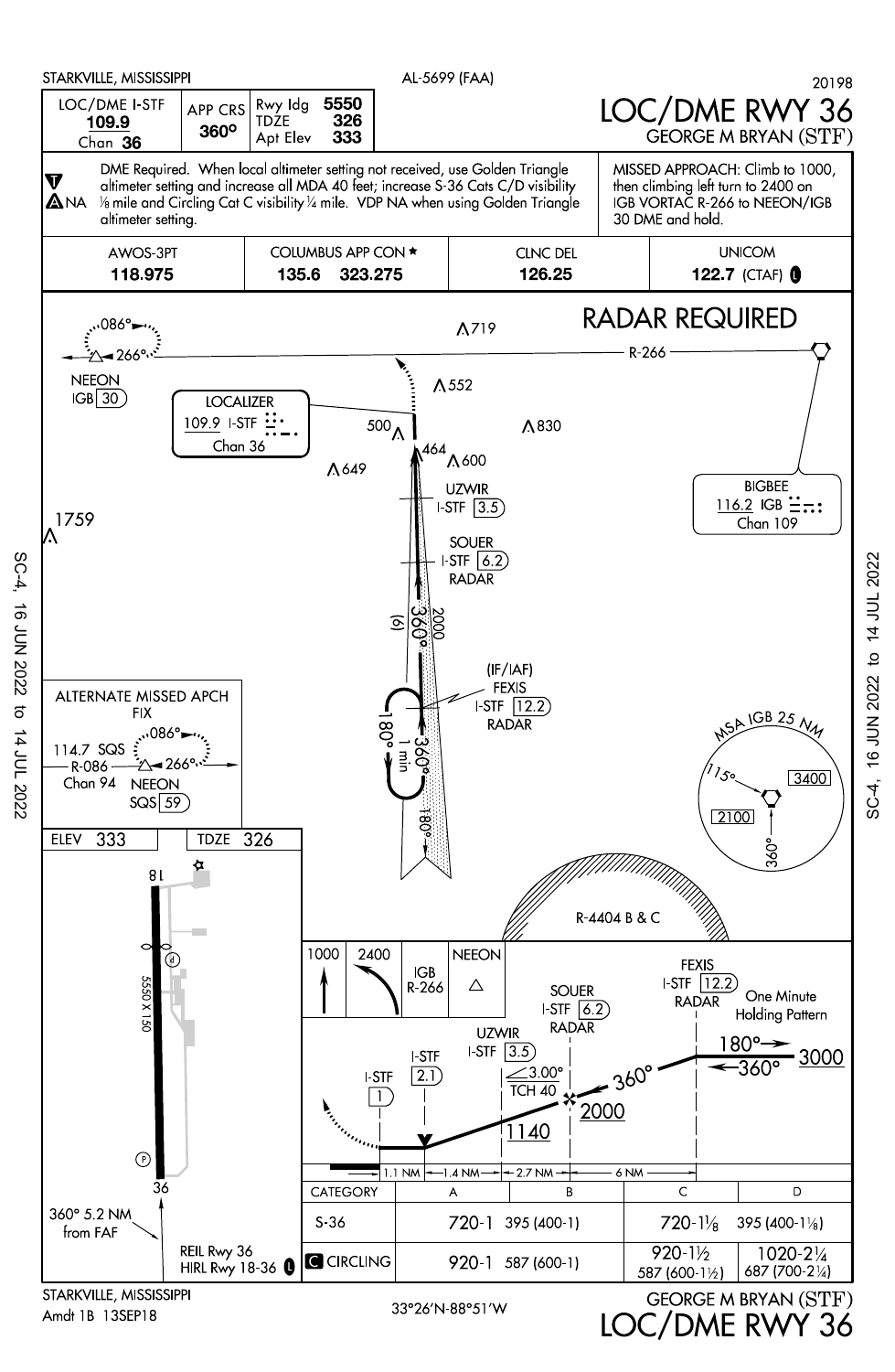

Amdt 2B 13SEP18

SC-4, 16 JUN 2022 to 14 JUL 2022

16 JUN 2022

SC-4,

RNAV (GPS) RWY 18